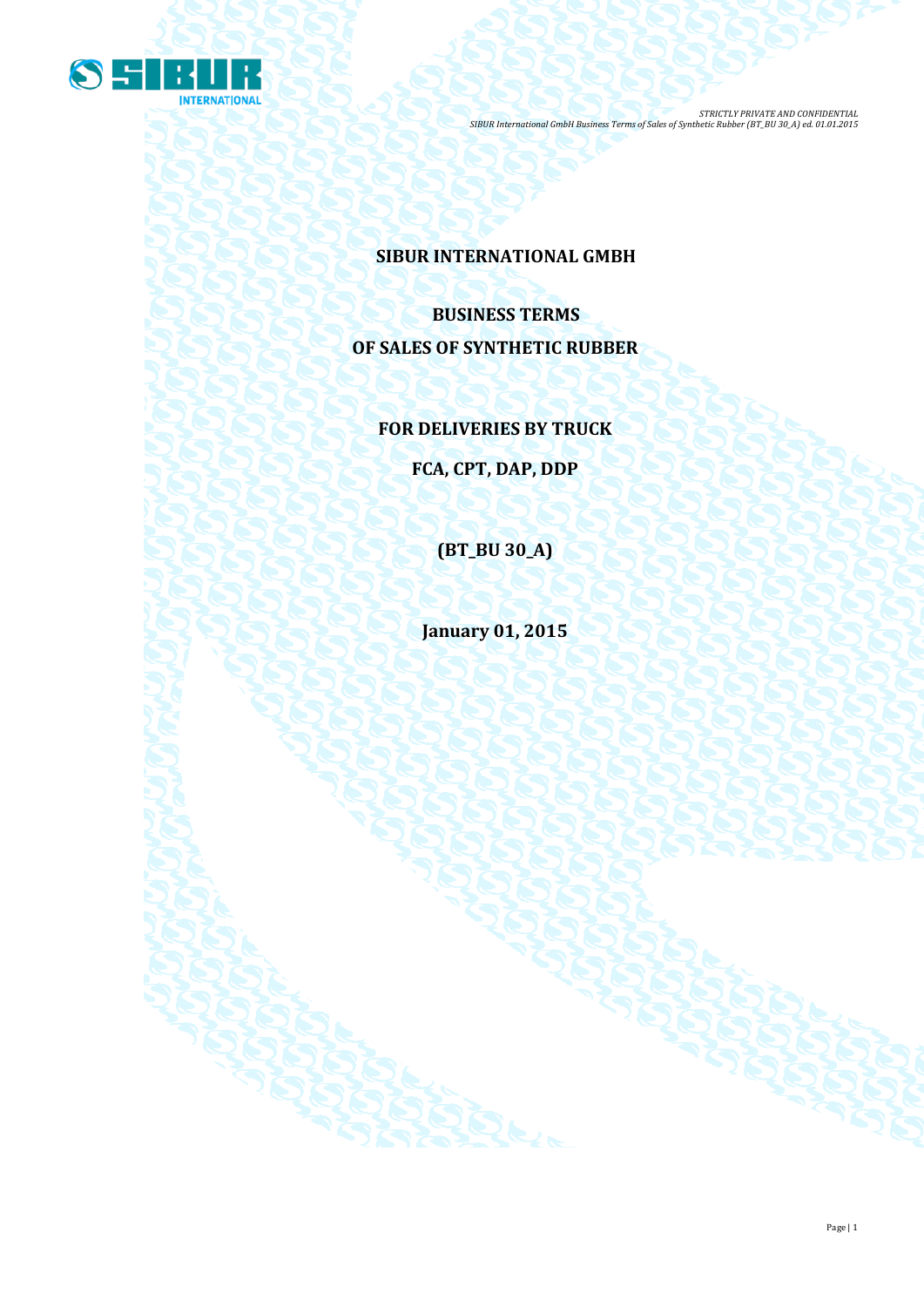

# **CONTENTS**

# **INTRODUCTORY PROVISIONS**

**PARAGRAPH I Goods 3**

**PARAGRAPH II Quality 3**

**PARAGRAPH III Quantity 3**

**PARAGRAPH IV Delivery basis 3**

**PARAGRAPH V Transportation** 

**PARAGRAPH VI Shipment period** 6

**PARAGRAPH VII Laytime 6**

**PARAGRAPH VIII 6** 

**PARAGRAPH IX Price 6**

**PARAGRAPH X Payment terms 7** 

**PARAGRAPH XI Responsibilities of the parties 8**

**PARAGRAPH XII**

**Duration 9** 

**ANNEX 1 Contract template 10**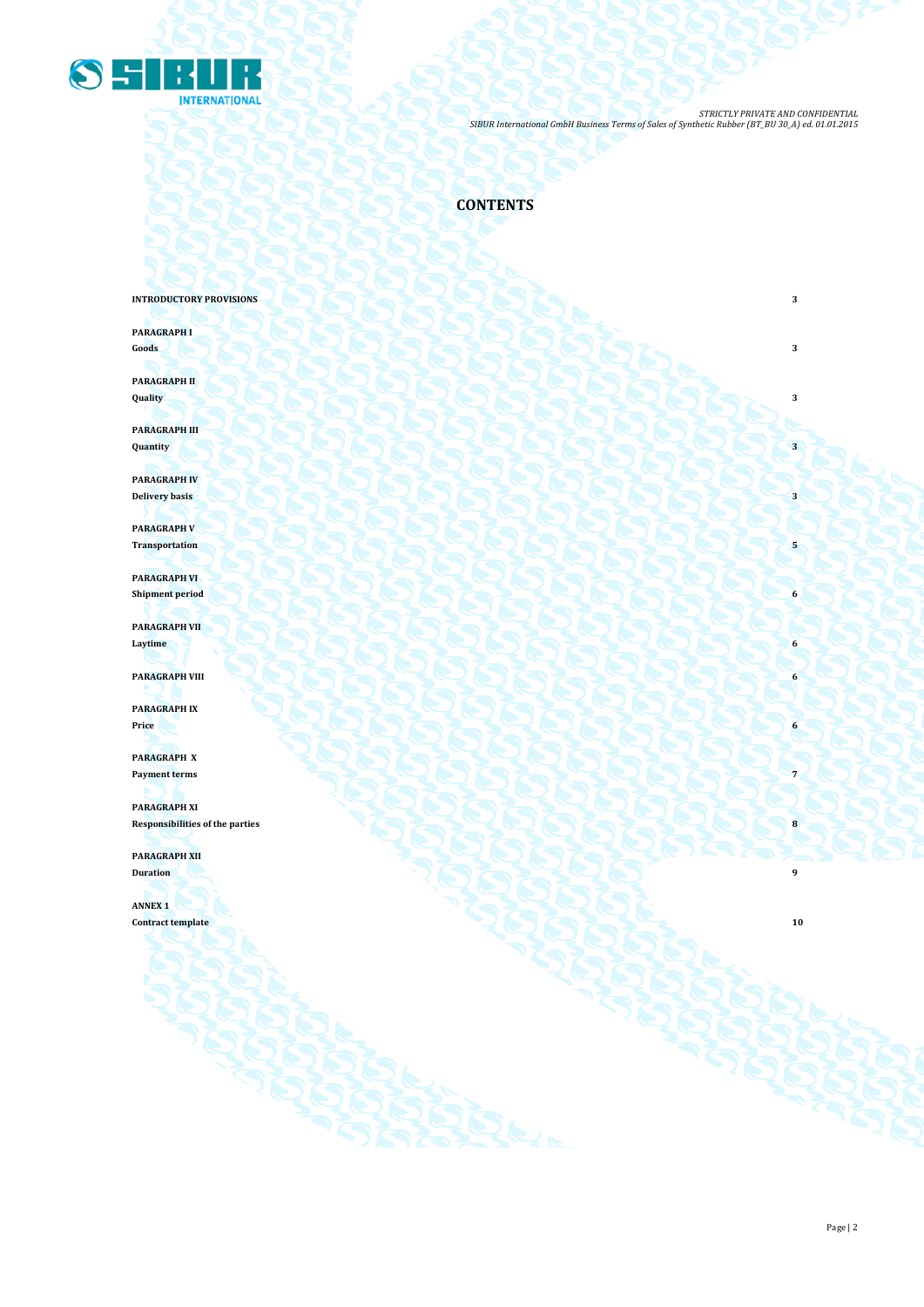

#### **INTRODUCTORY PROVISIONS**

- **A.** These Business Terms ("Business Terms") shall apply to all agreements for sale of goods ("Contract") executed by and between SIBUR International GmbH ("Sibur") and Buyer that incorporate these Business Terms by reference. The version of these Business Terms published by Sibur (whether delivered by Sibur to Buyer before or upon the entry into the Contract or, if not so delivered, then as published on the website [http://www.sibur-int.com\)](http://www.sibur-int.com/) as of the date when the Contract takes effect shall apply to the relevant Contract. The Business Terms may be amended, revised, restated or supplemented by Sibur from time to time.
- **B.** These Business Terms are accompanied and supplemented by the General Terms of SIBUR International GmbH for sales of petrochemicals and hydrocarbons ("General Terms"). The version of the General Terms published by Sibur (whether delivered by Sibur to the Buyer before or upon the entry into the Contract or, if not so delivered, then as published on the website [http://www.sibur-int.com\)](http://www.sibur-int.com/) as of the date when the Contract takes effect shall apply to the relevant Contract. The Parties agree that the General Terms are incorporated into these Business Terms by reference and that they apply to the Contract.
- **C.** If there is any conflict, ambiguity or inconsistency between General Terms, the Business Terms the Contract and/or Incoterms, the order of priority of such documents (from highest to lowest) shall be as follows:
	- 1. the Contract:
	- 2. the Business Terms;
	- 3. the General Terms; and
	- 4. Incoterms
- **D.** All terms used, but not defined herein shall have the respective meanings set forth in the Contract and/or the General Terms, and/or Incoterms.

#### **PARAGRAPH I GOODS**

1.1. Seller shall deliver the Goods to Buyer in accordance with the Contract.

#### **PARAGRAPH II QUALITY**

- 2.1. The quality of the Goods shall be confirmed by a Certificate of Quality issued by Seller or by the Manufacturer of the Goods, and/or the Inspector's Report (as the case may be).
- 2.2. Buyer upon Seller's prior written request shall send to Seller samples of the Goods for testing. Seller may at its own discretion and at its own expense perform such testing based on the TU and/or ASTM methods or initiate an inspection in accordance with Section 2.3. . In the event either Party does not agree with the results of the test(s) made by the Seller in accordance with this Section 2.2, the quality inspection shall be performed by an independent Inspector in accordance with Section 2.3. hereof.
- 2.3. Unless otherwise agreed by the Parties in the Contract, the quality inspection shall be performed at the Place of Shipment (applicable for FCA, CPT), or the Place of Destination (applicable for DAP, DDP) by an Inspector of an internationally recognised inspection company mutually agreed between the Parties and in accordance with the standard practice (i) at the place of the inspection or (ii) of the Inspector if there is no standard practice at the place of inspection.
- 2.4. The inspection results shall be documented in the Inspector's Report and shall be conclusive and binding on the Parties for invoicing purposes and for quality purposes and shall be final and binding for both Parties, except in case of fraud or manifest error.
- 2.5. In the event that the quality of the Goods does not conform with the contractual Specification, the Parties shall discuss Buyer's remedies for such nonconforming Goods. The remedies may include, for example, a price adjustment for the Goods. The outcome of the Parties' discussion shall be documented in a written Amendment to the Contract.
- 2.6. The costs of the inspection (under Section 2.3 ) shall be equally shared between Seller and Buyer. Any other inspections and related services requested by Buyer, shall be performed at Buyer's sole expense.
- 2.7. The Party initiating the inspection shall ensure that the Inspector issues the Inspector's Report to Seller and Buyer as soon as practicable and retains any samples taken for at least ninety (90) Days from the date of inspection.
- 2.8. Claims. Unless otherwise specified in the Contract claims if any on quality of the Goods to be provided by the Buyer to the Seller according to Part II of the General Terms.

## **PARAGRAPH III QUANTITY**

- 3.1. Tthe quantity inspection (if any) shall be determined at the Place of Shipment (applicable for FCA, CPT), or the Place of Destination (applicable for DAP, DDP) by an Inspector of an internationally recognised inspection company mutually agreed by the Parties and in accordance with the standard practice (i) at the place of the inspection or (ii) of the Inspector if there is no standard practice at the place of inspection.
- 3.2. Notwithstanding the above, upon Seller's prior written request Buyer shall send to Seller documentary evidence of Buyer's claim that the quantity of the delivered Goods does not conform to the quantity specified in the Transport Document. In the event the Parties cannot reach consensus the quantity inspection shall be determined by an independent Inspector in accordance with Sections 2.4, 2.6 and 2.7, applied *mutatis mutandis*. Claims. Unless otherwise specified in the Contract claims if any on quality of the Goods to be provided by the Buyer to the Seller according to Part II of the General Terms.
- 3.3. Claims. Unless otherwise specified in the Contract claims if any on quantity of the Goods to be provided by the Buyer to the Seller according to Part II of the General Terms.

## **PARAGRAPH IV DELIVERY BASIS**

#### 4.1. General Delivery Terms

Seller shall use its reasonable endeavours to dispatch the Goods on the definite date or in any Day within the Shipment period (as the case may be), as specified in the Contract, but the time of dispatch shall not be of the essence. Seller shall notify Buyer immediately if the time of dispatch for the Goods cannot be met; in such a case the Parties shall re-schedule in good faith.

4.2. Transfer of risk and title.

The risk of and title to the Goods shall transfer from Seller to Buyer at the Delivery Date, unless otherwise provided in the Contract. The Parties agree that the transfer of risk of loss and damage, and title to, the Goods is not conditional upon delivery of the Transport Document or any other documentation. Neither the time, method, nor the place of payment, method of transportation, form of Transport Document, manner of consignment nor place of acceptance of the Goods shall alter the foregoing. 4.3. Seller's right to refuse.

Seller may refuse to deliver the Goods at any time if: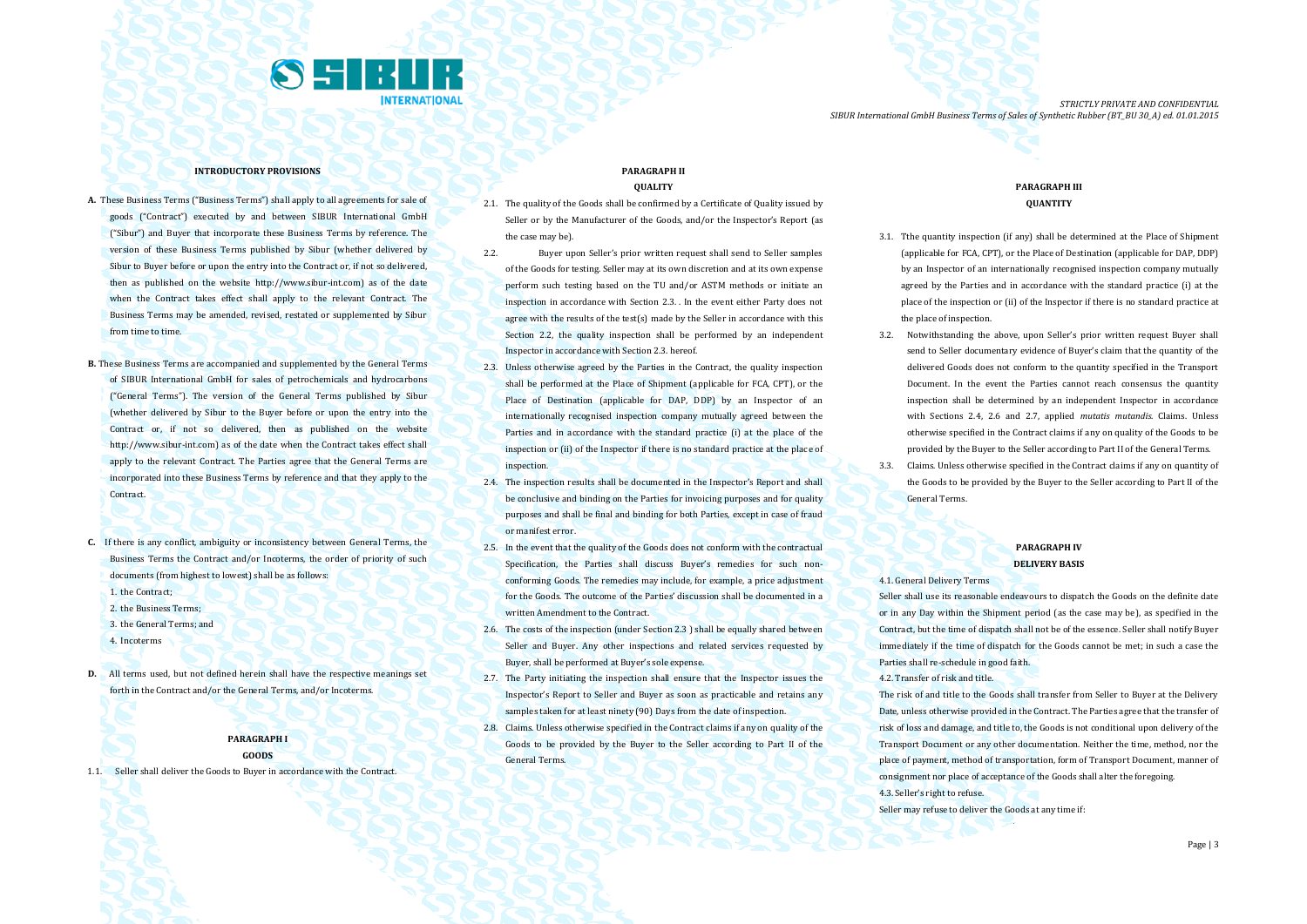

a) delivery under an intended or customary route to the Place of Destination becomes impracticable for any reason whatsoever beyond Seller's control; b) the cost of delivery to the Place of Destination (including Taxes) and/or insurance, if applicable, has significantly increased (more than by twenty per cent. (20%) within one (1) month), which at the time of entry into the Contract could not have been reasonably foreseen by Seller ; and/or

c) at any time:

i. importation of the Goods at the Place of Destination is prohibited under the laws of the country in which such the Goods were produced, or by regulations, rules, directives or guidelines applied by the government of that country or any relevant agency thereof; and/or

ii. the country, state, territory or region at which the Place of Destination becomes affected by Sanctions.

d) Should Seller agree to undertake or complete the delivery under an alternative route or at an alternative Place of Destination nominated by Buyer and accepted by Seller (which acceptance shall not be unreasonably withheld), or under changed circumstances as the case may be, Buyer shall reimburse Seller for any additional costs and/or expenses incurred by Seller.

#### 4.4. Customs formalities

a) If the Goods shall be exported from the customs territory of the Russian Federation, Buyer shall ensure the departure of the Goods from the territory of the Russian Federation within ninety (90) Days from the date when the customs procedures for export are completed on the territory of the Russian Federation (date of the stamp "Clearance allowed" in CCD) and at Seller's request provide Seller by e-mail or fax with copies of the Transport Document with legible notes made by the destination railway station and/or CMR with legible notes of border crossing.

b) If Buyer does not comply with this Section 4.4 Buyer shall pay Seller liquidated damages amounting to twenty-two and one-half per cent. (22.5%) of the Total Goods Value.

c) The Parties expressly agree that the liquidated damages provided in subsection 4.4(b) above reflect a good-faith estimate of Seller's losses in the event if the documents required under subsection 4.4(a) are not provided to Seller within the specified period.

#### **4.5 FCA**

# *This Section 4.5 applies to Contract providing FCA as delivery basis.* 4.5.1 Delivery Date

The Delivery Date shall be the moment when:

i. the Seller's truck(s), loaded with the Goods, arrive(s) at the Place of Shipment (or as close as possible to the Place of Shipment if access to the Place of Shipment is restricted) and stand ready for unloading by Buyer's representative or the Carrier; or

ii. the Goods have been loaded at the Place of Shipment on the means of transport provided by the Carrier nominated by the Buyer – if the delivery is at the Manufacturer or warehouse or storehouse.

- 4.5.2 Delivery Terms
	- a. The unloading of the Goods is Buyer's sole responsibility and shall not prejudice completed delivery of the Goods by Seller, except for if delivery is at the Manufacturer or warehouse or storehouse in which case the loading of the Goods shall be Seller's responsibility and risk.

b. Seller provides Buyer with full and timely information about the Place of Shipment and the Carrier, including any special location access instructions and all contact information of the Carrier. Such information shall be provided to Buyer via e-mail, facsimile or by other means agreed upon by the Parties, at least five (5) Business Days prior to the approximate date of loading of the relevant Shipment by Seller.

The information shall include:

i. the name of the Carrier (person or entity):

- ii. documentation evidencing the Carrier's rights to accept and carry the Goods (should be presented by the Carrier at the Place of Shipment);
- iii. the identity, location and address of the Place of Shipment with instructions for access to the Place of Shipment; and
- iv. any other information requested by Seller.
- c. The Parties shall obtain any licences, permits and documents which are necessary for successful import and export clearance of the Goods.
- d. Seller shall timely obtain export permits.
- e. Buyer shall timely obtain import .
- f. All delays due to absence of custom clearance shall be at the expense of the Party in Default.
- 4.5.3 Taxes prior to delivery

All taxes, customs and other duties and fees incurred as a result of the conclusion and execution of the Contract which are levied on the Goods prior to delivery or required for the dispatch of the Goods outside the customs territory of the Russian Federation will be paid by Seller.

4.5.4 Taxes after delivery

Unless otherwise expressly agreed by the Parties in the Contract, Buyer shall pay all taxes, customs and other duties and fees incurred as a result of or in connection with the conclusion and execution of the Contract if any, after delivery.

#### **4.6 CPT**

#### *This Section 4.6 shall apply to Contracts providing CPT as delivery basis.*

4.6.1 Delivery Date

The Delivery Date shall mean the date when the Goods are loaded in Seller's truck(s) to be dispatched to the Place of Destination named by the Buyer, which date is stated in the stamp of the CMR at the Place of Shipment.

4.6.2 Delivery terms

*STRICTLY PRIVATE AND CONFIDENTIAL SIBUR International GmbH Business Terms of Sales of Synthetic Rubber (BT\_BU 30\_A) ed. 01.01.2015*

> i. Discharging and unloading of the Goods at the Place of Destination is Buyer's sole responsibility and shall not prejudice completed delivery of the Goods by Seller.

> ii. Buyer shall provide Seller with full and timely information about the Place of Destination, including any special location access instructions. Buyer shall provide such information to Seller via facsimile or by other means agreed upon by the Parties, at least five (5) Business Days prior to the approximate date of dispatch of the relevant Shipment by Seller.

#### The information must include:

i. the identity, location and full address of the Place of Destination, with instructions for access to the Place of Destination;

ii. all instructions regarding customary documentation which may be required at the Place of Destination (if any); and

iii. any other information requested by Seller.

Should Buyer fail to timely submit such information, Seller shall not be required to initiate the transportation and delivery of the Goods, which will not constitute a waiver of Buyer's breach of Contract. Any delays in delivery of the Goods which result from inaccuracies of information provided are deemed to be the sole fault of Buyer .

- 4.6.3 Licences and clearances
	- i. The Parties shall obtain any licences, permits and documents which are necessary for successful import and export clearance of the Goods.
	- ii. Seller shall timely obtain export permits .
	- iii. Buyer shall timely obtain import permits.
	- iv. All delays due to absence of custom clearance shall be at the expense of the Party in Default.
- 4.6.4 Taxes prior to delivery

All taxes, customs and other duties and fees incurred as a result of entry into the Contract which are levied on the Goods prior to delivery or required for the dispatch of the Goods outside the customs territory of the Russian Federation will be paid by Seller.

4.6.5. Taxes after delivery

Unless otherwise expressly agreed by the Parties in the Contract, all taxes, customs and other duties and fees incurred as a result of or in connection with the conclusion and execution of the Contract if any, after delivery will be paid by Buyer.

## **4.7 DAP**

*This Section 4.7 shall apply to Contracts providing DAP as delivery basis.*

4.7.1 Delivery Date

a) Delivery Date shall mean the moment when the Goods arrive at the Place of Destination ready for unloading.

b) The time of the Goods' arrival shall be indicated in the Transport Document. If the Transport Document does not specify the exact time of the Goods' arrival, it is presumed that the Goods are ready for unloading as of the moment of the Goods' arrival specified in Seller's/ Carrier's notice to Buyer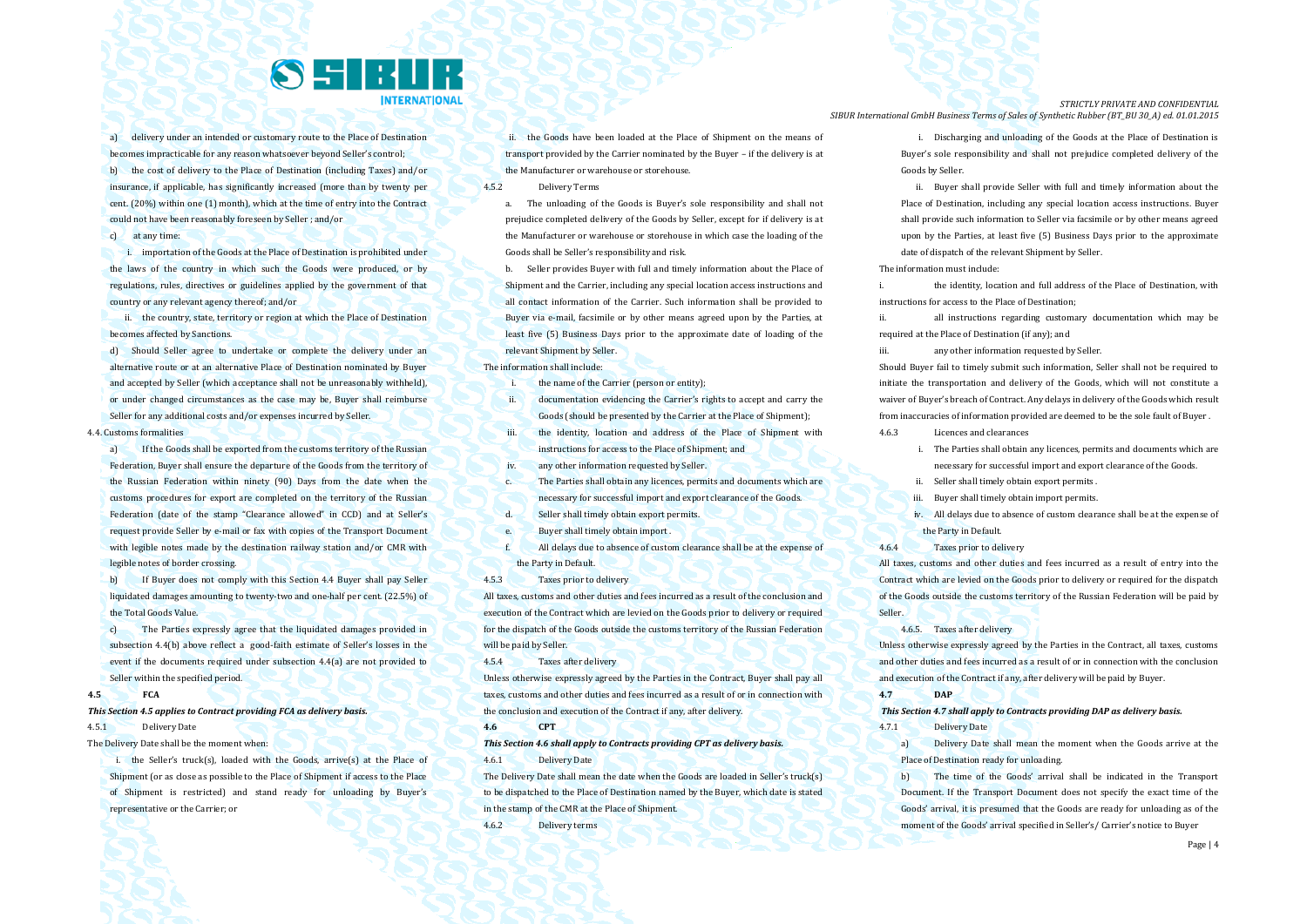

c) If Buyer has any claims regarding the actual time of the Goods' arrival, Buyer must notify Seller within two (2) Days following the respective delivery, otherwise Buyer is deemed to have waived all objections as regards the arrival time to the fullest extent allowed under applicable law.

#### 4.7.2 Delivery terms

The Goods shall be unloaded at the Place of Destination at the Buyer's risk and expense. If the unloading is included in the price of the transportation under the agreement executed by and between Seller and the Carrier, Seller may nevertheless invoice Buyer relevant unloading expenses.

4.7.3 Licences and clearances

Seller and Buyer shall provide each other with reasonable support in acquisition of all appropriate export and import licences and clearances; provided that the other Party shall reimburse all and any costs and expenses arising out of and/or in connection with such support.

4.7.4 Import Taxes and customs requirements

a) Buyer shall pay and be responsible for all taxes, customs and other duties and fees incurred as a result of entry intothe Contract which are levied on the Goods in the country of delivery.

b) If the Buyer fails to pay or perform the above when due, the risk shall pass to the Buyer as of the date when such taxes, customs and other duties and fees are due. If the Buyer delays the fulfilment of its obligations under this Section for more than two (2) Days, the Seller is entitled, but not obliged: (i) to make any relevant payments on its own; or (ii) if the Goods are not released in the country of delivery, to place the Goods in the customs warehouse (in which case the moment of placing the Goods shall be the Delivery Date, any further costs will be at the Buyer's expense).

c) Seller's rights under this subsection 4.7.4 shall be without prejudice to the Seller's other rights under the Contract and/or applicable Law. In addition, Buyer shall indemnify Seller for all costs, losses and damages, including, but not limited to, demurrage and/or detention incurred by Seller as a result of Buyer's any breach of obligations under this Section.

#### **4.8 DDP**

*This Section 4.8 shall apply to Contracts providing DDP as delivery basis.*

4.8.1 Delivery Date

a) Delivery Date shall mean the moment of the Goods' arrival at the Place of Destination ready for unloading.

b) The time of the Goods' arrival shall be indicated in the Transport Document. If the Transport Document does not specify the exact time of the Goods' arrival, the Goods shall be deemed to have arrived for unloading as of the moment of the Goods' arrival specified in Seller's/ Carrier's notice to Buyer. c) If Buyer has any claims regarding the actual time of the Goods' arrival, Buyer must notify Seller within two (2) Days following the respective delivery,

otherwise Buyer is deemed to have waived all objections as regards the arrival time to the fullest extent allowed under applicable law.

4.8.2 Delivery Terms

a) The unloading of the Goods at the Place of Destination shall be at Buyer's risk and expense, unless the expenses are attributed to Seller in the Contract.

b) If any licences, clearances and other customs requirements or Taxes in the country of import could be performed, arranged or paid only by Buyer or on Buyer's side, Buyer shall (i) inform Seller accordingly; and (ii) perform, arrange and pay the same in due time. Seller shall compensate Buyer for documented direct expenses in relation thereto, provided that Buyer furnishes Seller with primary accounting documents substantiating Buyer's costs such as acts, invoices, reports, etc. If Buyer fails to perform under this Section, any adverse consequences for Seller, Carrier and/or the Goods, including (i) delayed delivery and (ii) any related penalties, fines, Taxes, costs, expenses will be at Buyer's cost and risk. Buyer shall indemnify Seller for all costs, losses and damages, including, but not limited to, demurrage and/or detention incurred by Seller as a result thereof.

4.8.3 VAT

a) If Buyer is a company registered in the EU, Buyer shall provide Seller with its VAT Identification Number as of the Signing Date of the Contract.  $h$  If:

- i. Buyer is a company registered in the EU
- ii. Buyer wishes to receive a VAT-exempt invoice; or
- iii. Buyer purchases the Goods from Seller on the DDP basis at the Place of Destination in a certain country, picks up the Goods itself and moves the Goods out of such country;

Buyer shall within two (2) weeks from the Delivery Date provide Seller with copies of the Transport Document, confirming that the Goods have been taken out of the country where they have been purchased.

If the Transport Document (referred to in Section 5.1) has not provided on time, Seller shall have the right to issue a credit note to the original VAT-exempt invoice and issue a new invoice, increased by the amount of VAT to be paid by Buyer, within seven (7) Days after the date of the invoice.

## **PARAGRAPH V TRANSPORTATION**

5.1 General conditions of transportation

a) The Transport Document hereunder and the Contract shall be CMR or TIR (or a consignment note).

b) Delivery of the Goods shall be immediately followed and witnessed by presentation by Seller to Buyer or the Carrier, or Buyer's representative, of a valid Transport Document. Such document shall be signed and marked by Seller

*STRICTLY PRIVATE AND CONFIDENTIAL SIBUR International GmbH Business Terms of Sales of Synthetic Rubber (BT\_BU 30\_A) ed. 01.01.2015*

> and the Carrier at the place of loading and shall be deemed conclusive proof of delivery by Seller.

> c) Buyer warrants that the Place of Destination is (i) reachable by the agreed means of transport and (ii) suitable and equipped, if necessary, for unloading of the Goods.

5.2. Defective truck(s).

If Buyer (or Buyer's authorised representative, or Buyer's Carrier, or any other party on Buyer's side or for whom Buyer bears responsibility) returns any truck defective, unrepaired, and/or damaged, and/or unclean, and/or not fully unloaded, and/or otherwise unfit for the purposes, which such truck is usually used for, thne Buyer shall reimburse all and anycosts and expenses of Seller arising out of or in connection with such Defective truck(s).

5.3 Special Conditions of transportation

5.3.1. Where Seller expressly or impliedly provides the Buyer with a range of dates of dispatch of the Goods within the Shipment period or arrival of truck(s) loaded with the Goods, dispatch of the Goods may be performed on any of the dates so provided.

5.3.2 No later than one (1) Day after dispatch of the Goods by truck(s) Seller shall provide Buyer by e-mail or facsimile with all information necessary for unloading of the Goods:

(a) Contract reference number;

- (b) CMR consignment note reference number(s);
- (c) truck identification number(s);
- (d) description of the Goods and their CMR consignment note quantity;
- (e) Estimated Time of Arrival of truck(s); and

(f) number of issued CMR consignment notes.

5.3.3 Seller has the right to substitute any truck(s) identified under subsection 5.3.2(c) and provide Buyer with new information not later than two (2) Days before the Estimated Time of Arrival of the truck(s). Such substitution shall always be subject to the requirements that truck(s) sof a similar size be provided and that the quantity to be loaded shall not, without prior written consent of the Buyer, differ by more than five per cent. (5%) from the quantity specified in the Contract.

5.3.4 Buyer may at its own discretion provide the Seller with written instructions for unloading of the Goods by Buyer. In case such information is provided, Seller may undertake to cause his Carrier or his representatives / employees to follow such instructions to the extent practicable; provided that Seller shall be under no obligation to provide such assistance.

5.3.5 Buyer warrants that the Place of Destination shall be safe and well suited for delivery of the Goods. Buyer shall be liable for and shall indemnify Seller of any losses or damage, including but not limited to any liability for damage to truck(s), surroundings, environment and people, additional costs or expenses arising out of and/or in relation to any failure of Buyer to nominate a safe Place of Destination.

5.3.6 Buyer shall have a representative on-time and present at the Place of Destination at the Delivery Date for unloading of the Goods, but the presence of such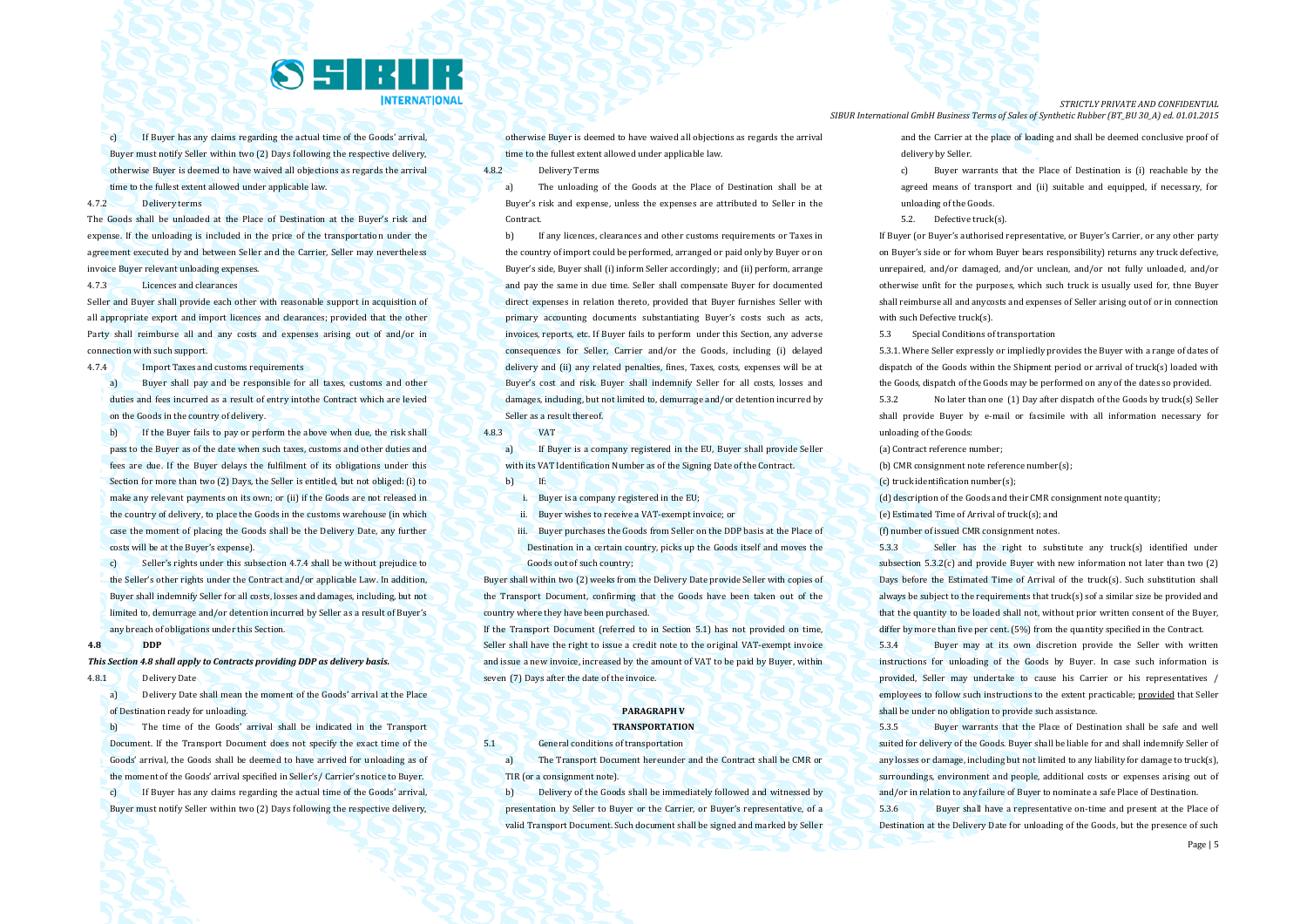

a representative shall not be a requirement for Seller's delivery of Goods under the **Contract** 

5.3.7 Truck transportation agreement conditions

- i. Seller may arrange transportation of the Goods in accordance with the truck transportation agreement(s) executed by and between Seller and the Carrier. Without prejudice to the generality of the foregoing, for the purposes of the Contract such agreement shall be deemed to provide that if:
- a) importation of the Goods at the Place of Destination is prohibited under the laws of the country in which such Goods were produced, or by regulations, rules, directives or guidelines applied by the government of that country or any relevant agency thereof; and/or
- b) the country, state, territory or region at which the Place of Destination is located becomes a restricted zone,

the Goods shall be unloaded at an alternative location nominated by Buyer that is not subject to any such prohibition and that is accepted by Seller (which acceptance shall not be unreasonably withheld).

ii. The alternative Place of Destination referred to in subsection (i) above shall be deemed to be the Place of Destination stipulated under the Contract for the respective Shipment and Buyer shall pay all extra expenses (if any) involved in the truck's reaching such alternative Place of Destination.

5.3.8 Buyer's right to require

Buyer may request, by written instruction to the Seller, extra services in relation to the Goods at the Place of Destination which shall be included in the Total Goods Value. Such services, if any, shall be rendered under a written agreement entered into no later than three (3 ) Days before the Estimated Time of Arrival of the truck(s). Where Buyer requests such services , Buyer shall indemnify Seller and hold it harmless against any liability, loss, damage, delay or expenses that Seller may sustain by reason of complying with Buyer's request. Buyer's indemnification of Seller shall be no less than the liability of Seller to the truck owner in connection with Buyer's request.

## **PARAGRAPH VI SHIPMENT PERIOD**

6.1. The Shipment Date shall be specified in the Transport Document.

6.2. (i) If the Parties agree that the Shipment period shall be any month of a year without indication of the dates, and

 (ii) if within ten (10) Days prior to the last day of such month the dates of dispatch are not agreed by the Parties,

Seller shall be entitled not to deliver the respective Shipment and/or sell such Shipment to any Third party and shall not be liable to Buyer for such non-delivery or for any losses and expenses incurred by Buyer. If Seller decides to sell the respective Shipment to any Third party Buyer shall reimburse to Seller all expenses arising out and/or in connection with such sales.

6.3 TRANSPORTATION INFORMATION

a) If the Goods' transportation is arranged by Seller, Buyer shall submit to Seller the Transportation information required for the transportation and delivery of the Goods via facsimile, or by other means agreed upon by the Parties at least five (5) Business Days before the first Day of laytime of each Shipment.

b) The Transportation information shall include:

 all instructions regarding customary documentation which may be required at the Place of Destination;

• the identity of the terminal(s) at the Place of Destination, with instructions to enable the Carrier to prepare and submit necessary information to the customs or border authorities; and

• any other documents requested by Seller.

c) Should Buyer fail to timely submit the Transportation information, Seller may at its sole discretion elect to extend the time for delivery of the Goods which, if so extended, will not constitute a waiver of the Buyer's breach of the Contract.

d) Seller shall send to Buyer the details of the dispatched Shipment via email, facsimile or by other means agreed upon by the Parties within five (5) Business Days after dispatch of the Goods.

e) Any delays in loading the Goods at the Place of Shipment (including where Seller is entitled to delay delivery of the Goods) or in unloading the Goods at the Place of Destination caused by Buyer's failure to provide any necessary Transportation information, or as a result of omissions or inaccuracies in the Transportation information provided, will be for the Buyer's account. Buyer shall indemnify Seller for all costs, losses and damages, including, but not limited to, demurrage and/or detention incurred by Seller as a result thereof.

#### **PARAGRAPH VII LAYTIME**

7.1. The time allowed to Buyer for the loading or unloading of the Goods deliverable under the Contract shall be as set out in the Contract.

7.2. Sundays and Holidays shall be included, unless unloading on the Sunday or Holiday in question is prohibited by Law or regulation or custom at the unloading terminal and/or unloading railway zone.

7.3. If the amount of laytime permitted is not set out in the Contract, laytime shall be six(6 ) hours, unless otherwise expressly mutually agreed by the Parties in writing. 7.4. Laytime shall commence three(3 ) hours after the relevant truck(s) has arrived at the Place of Destination. For the purpose of calculating of the unloading time, unloading shall be deemed to have been completed upon removal of last item of the Goods from the last truck(s).

7.5. The truck(s) will be deemed to have arrived as of thetime when the Carrier gives notice of such. Buyer may not refuse to certify receipt of such notice and the time of

*STRICTLY PRIVATE AND CONFIDENTIAL SIBUR International GmbH Business Terms of Sales of Synthetic Rubber (BT\_BU 30\_A) ed. 01.01.2015*

> arrival shall be determined according to the Carrier's records. Buyer shall pay in full any expenses and costs of Carrier and/or Seller related to Buyer's refusal to certify any such notice .

### **PARAGRAPH VIII DEMURRAGE**

8.1. If the Goods are not loaded or unloaded (whichever is applicable) by the Party required to load or unload the Goods (whichever is applicable) within the time allowed in accordance with the laytime provisions hereof and/or the Contract, such Party shall pay to the other Party demurrage in respect of the excess time at the rate set out in the Contract.

8.2. Unless the Contract provides otherwise , no Force Majeure Event shall affect the running of laytime or vary or excuse the obligation to pay demurrage. The Party required to load or unload (as the case may be) the Goods shall indemnify the other Party for all demurrage costs resulting from delay in loading or unloading of the Goods by the Party required to load or unload the Goods.

8.3. Where no demurrage rate has been provided in the Contract, the demurrage rate shall be as set out in the relevant agreement with the Carrier or, if the agreement does not specify a demurrage rate, at the market rate for the applicable means of Transport on the date of the completion of loading/unloading as shall be assessed by a mutually agreed independent broker. In the event that the Parties do not agree on a mutually acceptable broker, then each Party will appoint an independent broker and the two so appointed will appoint a third. The assessment that is the furthest away from the median will be discounted and the applicable demurrage rate will be the average of the two remaining assessments.

8.4. Unless the Contract provides otherwise, demurrage claims must be addressed to the other Party within nine (9) months after the Delivery Date); however, it shall not be considered as time-barred by this Section. The Parties consider this period reasonable as they agree that customarily carriers make demurrage claimswithin approximately six (6) months after the Delivery Date.

8.5. Demurrage claims shall be considered within thirty (30) Days after their receipt by a relevant Party and shall be paid by the relevant Party not later than fourteen (14) Days after receipt of the other Party's invoice. If no substantiated comments have been given within the specified thirty (30) Days period, the claim shall be deemed accepted.

## **PARAGRAPH IX PRICE**

9.1. The Price for the Goods shall be determined in the Contract.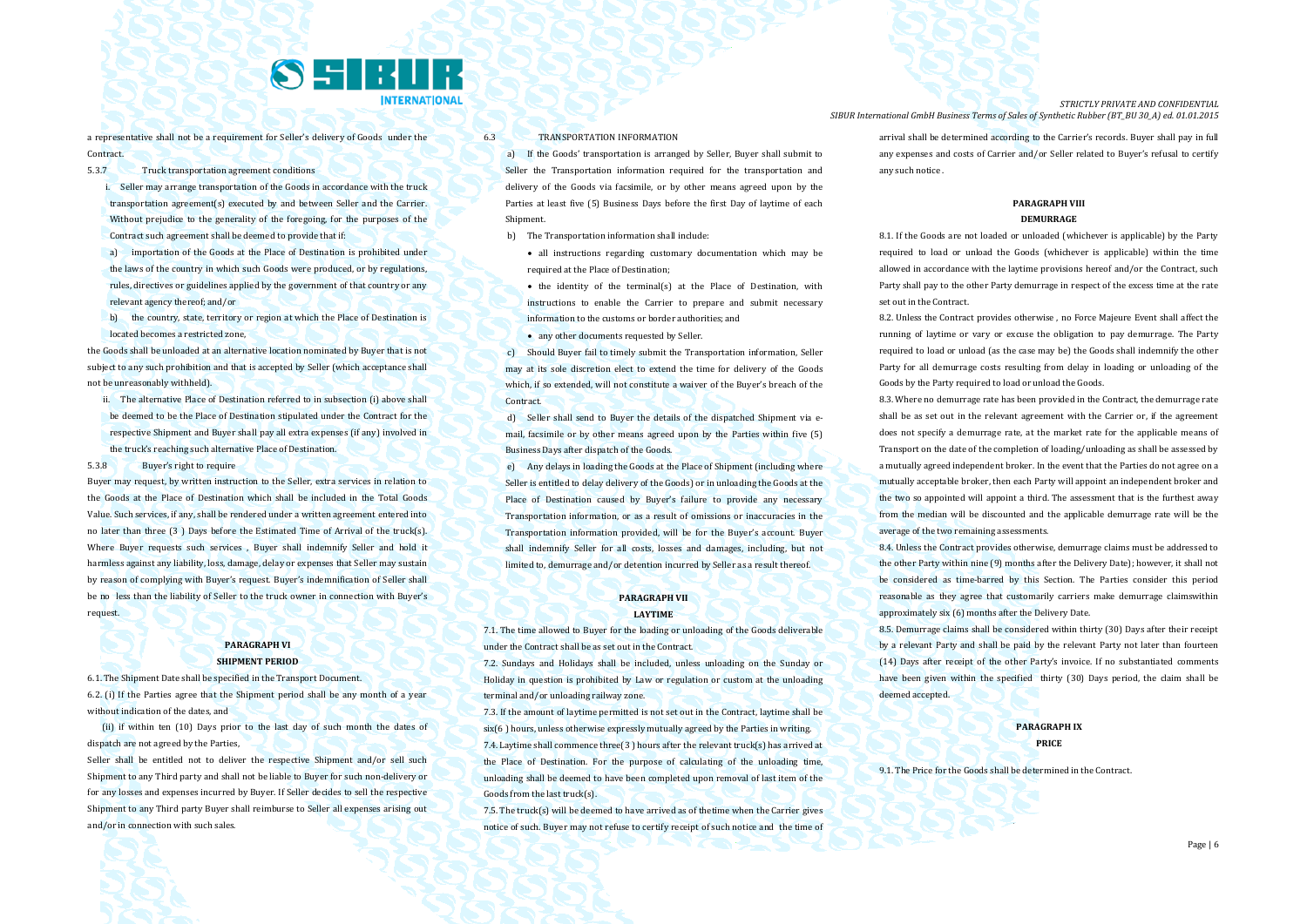

**PARAGRAPH X PAYMENT TERMS**

#### *Unless otherwise specified in this Business Terms general payment terms shall be in accordance with Part III ("GENERAL PAYMENT TERMS") of the General Terms*

**Section 10.1. Prepayment (advance payment)**

*This Section 10.1 applies to Contracts specifying Prepayment , unless the Contract provides otherwise*

10.1.1. Buyer shall pay for the Goods as follows:

- i. The Buyer shall pay one hundred per cent (100%) of the amounts specified in Seller's proforma invoice in advance of delivery within five (5) Business Days after the date of the invoice but no later than three (3) Business Days prior to the Goods' dispatch by the Manufacturer as indicated in the invoice.
- ii. Buyer shall payt by wire transfer and without deduction or setoff into Seller's bank account and Buyer shall indicate the number and the Signing Date of the Contract/Amendment and proforma invoice number in the payment reference .
- iii. If the amount paid by Buyer as Prepayment for the Goods is less than the amount due to be paid for the Actual Contract Quantity or the Actual Monthly Quantity (as the case may be) Buyer shall pay the outstanding balance within five (5) Days of Seller's invoice for the balance.
- iv. If the amount paid by Buyer as Prepayment for the Goods exceeds the amount due to be paid for the Actual Contract Quantity or the Actual Monthly Quantity (as the case may be) the Parties shall mutually agree whether (i) the difference will be applied to future Shipments, if applicable or (ii) the Seller shall return such difference between the amounts within five (5 ) Business Days of the signing of the Verification Act by the Parties.

## **Section 10.2. Post payment**

#### *This Section 10.2 applies to Contracts specifying Post payment*

10.2.1 Buyer shall pay one hundred per cent (100%) of the amounts specified in Seller's invoice not later than the date specified in the Contract. 10.2.2 Partial payments shall be allowed, subject to subsection 10.2.1 above.

#### **Section 10.3. Letter of Credit**

#### *This Section 10.3 applies to Contracts specifying Letter of Credit*

10.3.1 Issuance of the Letter of Credit. Buyer shall procure issuance of the Letter of Credit within five (5) Business Days from the Signing Date in accordance with these Business Terms and the Contract.

10.3.2 Validity period of the Letter of Credit. The validity period for the Letter of Credit shall cover the payment period in the Contract plus thirty (30) Days, provided, however, that the total minimum validity period shall be no less than ninety (90) Days. Buyer shall procure that the validity period of the Letter of Credit shall be extended if a Force Majeure Event extends the payment period under the **Contract.** 

10.3.3 Documents

Buyer shall procure that:

(a) the only documents required to be presented by Seller to collect under the Letter of Credit shall be the following:

- i. Seller's invoice (fax or email copy); and
- ii. Transport Document;

(b) documents prepared in Russian are acceptable; and (c) minor mistakes and misprints in the documents are acceptable. 10,3.4 Letter of Credit Conditions

The payment for the Goods shall be effected by Buyer as follows:

i. Buyer shall procure issuance in favour of Seller an irrevocable and divisible Letter of Credit payable at sight in strict accordance with the terms and from a bank and in a form confirmed in writing by Seller but in any case prior to the dispatch of Goods ;

ii. Buyer shall provide Seller with the draft of such irrevocable Letter of Credit for Seller's preliminary written approval;

iii. expenses in connection with the opening, amendment and utilisation of the Letter of Credit shall be paid by Buyer; and

iv. The Letter of Credit shall be issued in the amount of one hundred and ten per cent (110%) of the Price multiplied by the Shipment quantity of the Goods to be delivered.

#### **Section 10.4. Security of the Buyer's Payment Obligations**

## *This Section 10.4 applies to Contracts specifying the Security of the Buyer's payment obligations*

#### **10.4.1 Stand-by Letter of Credit**

a) Issuance of Stand-by-Letter of Credit. The Buyer shall procure the issuance of a Stand-by Letter of Credit within five (5) Business Days

*STRICTLY PRIVATE AND CONFIDENTIAL SIBUR International GmbH Business Terms of Sales of Synthetic Rubber (BT\_BU 30\_A) ed. 01.01.2015*

> from the Signing Date in accordance with these Business Terms and the Contract.

- b) Validity period. The validity period for the Stand-by Letter of Credit shall be ninety (90) Days.
- c) Stand-by-Letter of Credit procedure. If Buyer fails to pay one hundred per cent (100%) of the amount specified in Seller's invoice within the time specified in the Contract the Seller may immediately look to the Stand-By Letter of Credit against the presentation by Seller to Seller's bank (as specified in Seller's invoice) of the following documents:
	- i. Seller's (Beneficiary) letter with the following statements (telex, fax or email acceptable):
		- the Seller has delivered the Goods in conformity with the Contract and these Business Terms and the invoice has been sent to the Buyer; and
		- payment of Seller's invoice for delivery of the Goods is properly due to the Seller, and such payment has not been made to the Seller by the Buyer within the terms of the Contract;
	- copy of the Seller's invoice (telex, fax or email acceptable);
	- Transport Document (telex, fax or email acceptable).
- d) Stand-by Letter of Credit Conditions. Buyer shall pay for the Goods as follows:
	- **i.** Buyer shall procure issuance in favour of the Seller an irrevocable Stand-By Letter of Credit payable in accordance with the terms and from a bank and in a form confirmed in writing by Seller but in any case prior to the Goods' dispatch.
	- **ii.** The Stand-By Letter of Credit shall be issued for the amount of one hundred and ten per cent (110 %) of the Planned Contract Quantity or the Planned Monthly Quantity (as the case may be) and shall be valid for a period specified in the Contract. Buyer shall procure the extension of the validity period of the Stand-by Letter of Credit to the extent that the payment period is extended by a Force Majeure Event.
	- **iii.** Buyer shall provide Seller with a draft of such Stand-By Letter of Credit for Seller's preliminary written approval.
	- **iv.** Expenses in connection with the opening, amendment and utilisation of the Stand-By Letter of Credit shall be paid by Buyer.
	- **v.** Any and all costs, loss or damage incurred by Seller as a result of Buyer's failure to comply with this Section shall be for Buyer's account and Seller shall indemnify Seller and hold it harmless against all such costs, loss and damage.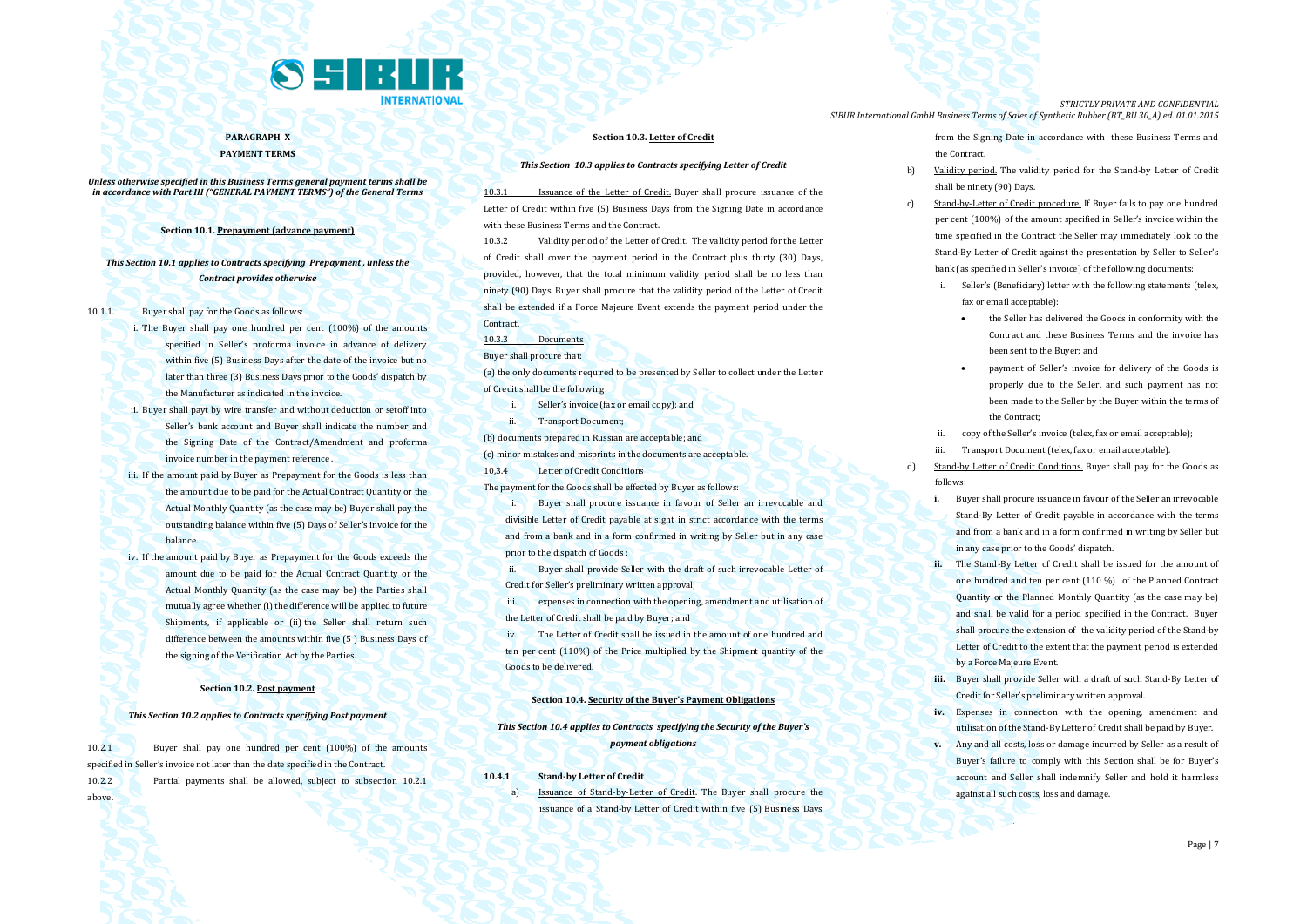

#### **10.4.2 Parent company guarantee**

Upon Seller's request, Buyer shall provide Seller with, and shall procure delivery to Seller of, Buyer's parent company guarantee securing the performance of all the Buyer's obligations under the Contract (including these Business Terms and the General Terms). Such guarantee shall be provided within ten (10) Business Days after Seller's request and shall be in writing, in a form satisfactory to the Seller and issued for the term of the Contract plus six (6) months. If Buyer has no parent company satisfactory to Seller, the guarantee may be issued by an Affiliate(s) or other third party(ies) as agreed with Seller.

Seller is not obliged to deliver the Goods until the requested guarantee is duly furnished and Buyer shall reimburse to Seller upon demand any and all related costs in connection with such delay. If Buyer delays the provision of the guarantee for more than ten(10) Business Days, Seller is entitled to terminate the Contract by written notice to Buyer.

#### **10.4.3 Bank guarantee**

The Buyer shall provide Seller with an irrevocable and unconditional bank guarantee issued in favour of Seller and securing the performance of all of Buyer's obligations under the Contract. The bank guarantee shall be provided within ten (10) Business Days after the date of signing of the Contract and shall be issued for an amount and by a bank previously confirmed in writing by Seller but in any case prior to the Goods' dispatch. The bank guarantee shall be issued for the term of the Contract plus thirty (30) calendar days and shall be transferred by SWIFT or other interbank communications system via the bank of the Seller. Buyer shall procure issuance of and any amendment to the bank guarantee at its own expense.

Seller is not obliged to supply the Goods until the requested bank guarantee is duly furnished and the Buyer shall pay to Seller any and all related costs in connection with such delay. If the Buyer delays the provision of the bank guarantee for more than ten (10) Business Days, Seller may elect, at its own discretion, either to (di) change the payment terms of the Goods to Prepayment (Section 10.1. hereof), or (ii) suspend the performance of the Contract, or (iii) unilaterally terminate the Contract. Such suspension and/or termination shall not entitle the Buyer to claim for liquidated damages.

#### **10.4.4 Reinstatement of Guarantee**

If any guarantee, including but not limited to bank guarantee, of a parent company or of any other third party(ies) specified in the subsection 10.4.3. hereof and/or the Letter of Credit, and/or the Stand-by Letter of Credit, which were provided by the Buyer to the Seller in accordance herewith, ("Guarantees") ceases or threatens to cease to be effective and/or valid due to Sanctions, bankruptcy, insolvency, reorganization, liquidation, revocation of a licence or similar proceedings in respect of bank, parent company or any other third party(ies) specified in the subsection 10.4.2. hereof, and/or for any other reason, not related to the Seller, prior to the term herein stipulated, the Buyer shall procure the reissuance ofsuch Guarantee in compliance herewith, promptly but not later than ten (10) Days from the occurrence of any event indicated in this Section. Where Buyer fails to procure reinstatement of any Guarantee within the specified term, Seller is entitled upon written notice to Buyer to suspend performance of all and any obligations hereunder until the new Guarantee is provided, and/or cancel and/or resell or otherwise dispose of the Goods to any third party. Seller shall be not liable for such suspense of the obligation's(s') performance, and/or cancellation, and/or resale and any other disposal of the Goods. Buyer may not make any claims in connection with such acts of the Seller notwithstanding anything to the contrary herein and in the applicable Law.

In any case the Buyer shall reimburse to the Seller within seven (7) days from receipt of a written demand all and any costs, charges, expenses and losses, including related to storage, transport, resale and disposal of the Goods, demurrage incurred by the Seller in connection with non-performance or improper performance of obligation for the Guarantee's/Guarantees' reissue by the Buyer.

## **PARAGRAPH XI RESPONSIBILITIES OF THE PARTIES**

11.1. Delivery liquidated damages

a. For each full Week of delay in Seller's delivery ofs the Goods commencing thirty (30) Days after the latest date within the Shipment period as specified in the Contract, the Buyer shall be entitled to demand liquidated damages from the Seller for such delivery delay in the amount equal to 0.1% (one tenth of one per cent) of the Price for the late delivered Goods per Day, up to a maximum of 10% (ten per cent) of the Price for the late delivered Goods. b. The Parties acknowledge and agree that in no event shall the Seller be considered to be in breach under the Contract due to any late delivery and the Buyer shall not be entitled to liquidated damages until the Seller is at least more than 30 (thirty) Days late under the terms and conditions specified in the Contract. The Seller shall not be liable to the Buyer in liquidated damages for delay caused by a Force Majeure Event, failure or default on the part of the Buyer, or where the Seller is entitled to delay delivery pursuant to the terms of the Contract.

c. The Parties acknowledge and agree that in no event shall the Seller be considered to be in breach under the Contract due to any late delivery or nondelivery of the Goods and the Buyer shall not be entitled to claim any losses, or liquidated damages, or any other claims in case of the planned Manufacture production capacity repair; provided that the Seller shall notify the Buyer of such repair not later than one week prior to the month when the repair is planned. The Parties acknowledge and agree that Seller's notification of the repair is enough and sufficient evidence and confirmation of the planned repair. d. THE LIQUIDATED DAMAGES SET FORTH HEREUNDER TOGETHER WITH THE RIGHT OF TERMINATION SET OUT IN SECTION 12.3. HEREOF

*STRICTLY PRIVATE AND CONFIDENTIAL SIBUR International GmbH Business Terms of Sales of Synthetic Rubber (BT\_BU 30\_A) ed. 01.01.2015*

> SHALL BE THE BUYER'S SOLE AND EXCLUSIVE REMEDIES FOR ANY LATE DELIVERY OF ANY GOODS OR PART THEREOF AND THE SELLER SHALL HAVE NO FURTHER LIABILITY WHATSOEVER, WHETHER IN CONTRACT, TORT (INCLUDING NEGLIGENCE OR STRICT LIABILITY).

- 11.2. Interest for late payment. In case the Buyer fails to comply with the terms of the payment set out in the Contract the Buyer shall pay to the Seller interest at the lesser of (i) one month LIBOR plus 4% (four per cent) per annum of the outstanding amount or (ii) the maximum allowed by applicable Law.
- 11.3. Suspension. If the conditions or terms of payment are breached by the Buyer the Seller may, at the Seller's option, either suspend delivery of the Goods to the Buyer or unilaterally terminate the Contract. Such suspension shall not constitute a delay for the purposes of liquidated damages.
- 11.4. Late acceptance. In the event that the Buyer fails or refuses to accept delivery of the Goods or any part thereof pending laytime (i.e. have not commenced the accepting and unloading/loading of the Goods as the case may be; or furnished the Seller with explanation of delay and further instructions as regards the Goods satisfactory for the Seller); provided that such Goods have been delivered in accordance with the terms of the Contract, without prejudice to the Seller's other rights under the Contract or the applicable Law, the Seller is entitled to pass the Goods to a proximate logistic company or keeper at the Buyer's risk and expense of which the Buyer shall be notified within reasonable time. The Seller is entitled to exercise its right hereunder irrespective of whether the title to the Goods has passed to the Buyer under the Contract or not. The quantities of the Goods passed confirmed by such a logistic company or keeper shall be deemed as due confirmation of the quantities of the Goods delivered by the Seller; the term for quality claims for the Goods specified in Section 2.8. hereof shall commence as of the expiration of the laytime. The Seller shall be entitled to claim without limitation all and any transport and/or insurance cancellation costs, storage costs, additional transport costs, customs duties, demurrage and other similar or related costs and all expenses arising out of or in connection with such late acceptance from the Buyer till the moment when the Goods are taken by the Buyer.
- 11.5. The Seller's disposal rights. In the event that the Buyer (or the Buyer's authorized representative, or the Buyer's Carrier, etc.) fails or refuses to accept delivery of the Goods or any part thereof within 5 (five) Days of the due date mutually agreed by the Parties, entirely without prejudice to the Seller's other rights under the Contract or the applicable Law, the Seller shall at its sole discretion be entitled to sell the quantity of the Goods which were not taken by the Buyer. The Seller is entitled to exercise its right hereunder irrespective of whether the title to the Goods has passed to the Buyer under the Contract or not. The Seller is also entitled either (i) to demand the Buyer to reimburse all Seller's costs of sale including, without limitation, storage costs, additional transport costs, customs duties, and other similar or related reasonable costs

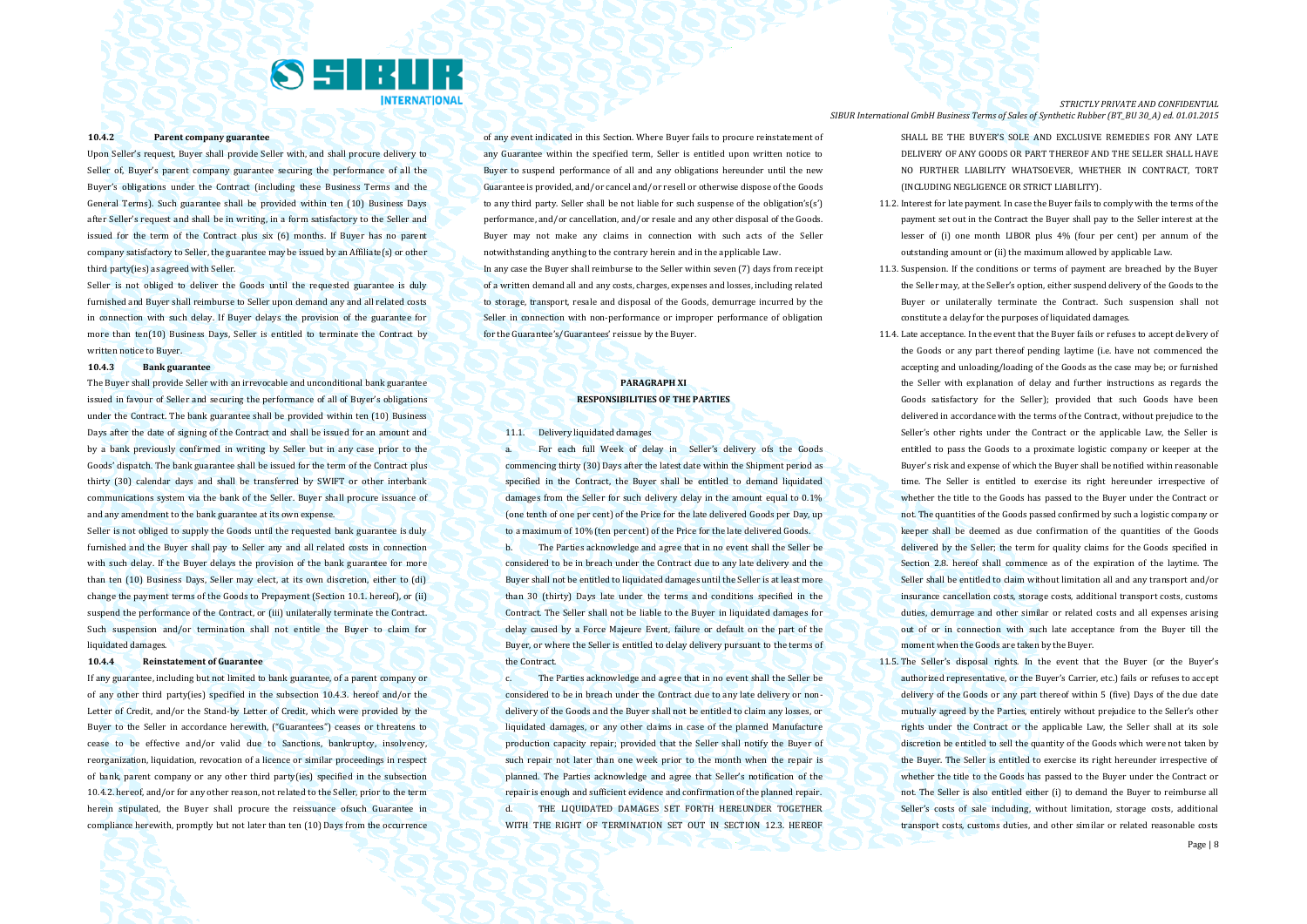

and expenses together with any difference in the price obtained for the Goods when compared to the Price of the Goods set out in the Contract: or (ii) to deduct the amount of the received advance payment (applicable to the prepayment) for the damages incurred by the Seller as a result of such refusal; after calculating the damages the remaining part of the advance payment shall be either returned to the Buyer or offset against further Shipments..

11.6. Limitation of liabilities

a. UNDER NO CIRCUMSTANCES SHALL EITHER PARTY BE LIABLE WHETHER IN THE CONTRACT. IN TORT (INCLUDING GROSS NEGLIGENCE), UNDER ANY WARRANTY OR OTHERWISE, FOR ANY INDIRECT, SPECIAL, INCIDENTAL OR CONSEQUENTIAL DAMAGES OR FOR EXEMPLARY OR PUNITIVE LOSSES OR DAMAGES, OR ANY LOSS OF PROFITS (SAVE IN RELATION TO SELLER'S LOSS OF PROFIT ARISING FROM THE BUYER'S FAILURE OR REFUSAL TO TAKE OR ACCEPT DELIVERY OF THE GOODS OR ANY PART THEREOF CONTRARY TO THE TERMS OF THE CONTRACT) OR REVENUES, OR ANY COST OF LABOR, RESULTING FROM OR ARISING OUT OF OR IN CONNECTION WITH THE GOODS OR SELLER'S PERFORMANCE UNDER, OR BREACH OF, THE CONTRACT, EVEN IF THE PARTIES HAVE BEEN ADVISED. OF THE POSSIBILITY OF SUCH DAMAGES. EACH PARTY SHALL UNDERTAKE ITS BEST EFFORTS TO MITIGATE ITS LOSSES.

b. FOR THE AVOIDANCE OF DOUBT, EITHER PARTY MAY SEEK TO RECOVER FROM THE DEFAULTING PARTY ANY ACTUAL DIRECT DAMAGES INCURRED AS A RESULT OF THE DEFAULTING PARTY'S BREACH OF CONTRACT (INCLUDING, BUT NOT LIMITED TO, REASONABLE ATTORNEYS' FEES AND COSTS): PROVIDED, HOWEVER, THAT NOTWITHSTANDING ANYTHING CONTAINED HEREIN, TO THE FULL EXTENT PERMITTED BY APPLICABLE LAW, IN NO EVENT SHALL THE SELLER'S LIABILITY IN CONNECTION WITH THE GOODS OR THE CONTRACT EXCEED THE TOTAL GOODS VALUE (INCLUDING, BUT NOT LIMITED TO TRANSPORTATION COSTS, STORAGE COSTS, ETC.) PAID TO THE SELLER BY THE BUYER FOR THE GOODS.

c. UNDER NO CIRCUMSTANCES SHALL THE SELLER BE LIABLE FOR THE BUYER'S LOSS OF PROFIT, NON RECEIPT OF REVENUE, BUSINESS INTERRUPTIONS, THE SUSPENSION OF COMMERCIAL ACTIVITIES, OR FOR ANY INDIRECT LOSS IRRESPECTIVE OF ITS CHARACTER AND REASON.

d. BOTH PARTIES ACKNOWLEDGE AND AGREE THAT THE EXCLUSIVE REMEDIES AND LIMITATIONS OF LIABILITIES SET FORTH HEREIN WERE BARGAINED FOR ON AN EQUAL FOOTING AND ARE CONDITIONS OF THE CONTRACT.

e. NOTHING IN THE CONTRACT SHALL LIMIT OR EXCLUDE THE LIABILITY OF EITHER PARTY FOR DEATH OR PERSONAL INJURY RESULTING FROM ITS NEGLIGENCE OR FOR FRAUDULENT MISREPRESENTATION.

f. Adverse Weather. The Parties shall not be liable for delay caused by adverse weather. Notwithstanding the customary rules at the Place of Destination the Parties agree to evenly split losses caused by the adverse weather conditions and beyond the insurance coverage or other compensation from third parties.

## **PARAGRAPH XII DURATION**

12.1. The Contract shall come into effect on the Signing Date and, subject to observance of Sections 12.2-.12.3. hereof shall continue in force until all obligations have been fulfilled (unless earlier terminated hereunder or the Parties agreed otherwise in writing) and in the part of payments – until such time that same are made in full.

12.2. Buyer's default

a) The Seller may, at its sole discretion and in addition to any other legal remedies it may have, upon giving written notice to the Buyer suspend all deliveries under the Contract and/or unilaterally terminate the Contract where:

i. the Buyer is in breach of any condition of the Contract;

ii. delivery or unloading of the Goods is delayed due to any cause(s) attributable to the Buyer and such delay is not excused by any other provision of the Contract;

- iii. loading or unloading of the Goods is delayed by more than 10 (ten) hours after the NOR has been tendered due to reasons attributable to the Buyer;
- iv. the Buyer or its parent company commences, or becomes the subject of, any bankruptcy, insolvency, reorganization, administration, liquidation or similar proceeding or is in the Seller's reasonable opinion expected to be unable or unwilling to pay its debts as the same become due;
- v. the Buyer or its parent company ceases or threatens to cease to function as a going concern or conduct its operations in the normal course of business;
- vi. a creditor attaches or takes possession of all or a substantial part of the assets of the Buyer or its parent company; or

vii. if applicable, the Buyer delays the provision of the parent company guarantee or other security of its obligations as provided in the Contract for more than 10 (ten) Business Days.

b) Where the Seller suspends delivery of the Goods due to any of the events referred to under the Section 12.2. a) hereof, the Seller may, so long as such event is continuing, at any time unilaterally terminate the entire Contract. c) Where, pursuant to the provisions of Section 12.2. hereof, the Seller, under the Contract providing for multiple Shipments, temporarily suspends the

*STRICTLY PRIVATE AND CONFIDENTIAL SIBUR International GmbH Business Terms of Sales of Synthetic Rubber (BT\_BU 30\_A) ed. 01.01.2015*

> delivery of the Shipment and then decides to resume delivery of the Shipments under the Contract, the Seller may cancel the suspended delivery of Shipment and shall be under no obligation to make up for any quantity of the Goods that would have been delivered to the Buyer but for such suspension.

> d) Where the Contract provides for multiple Shipments then the rights given to the Seller in the Section 12.2. hereof, apply to all such Shipments where the Seller is allowed to terminate in respect of one Shipment, then it is entitled to terminate all the remaining Shipments.

e) Any termination of the Contract by the Seller shall be without prejudice to the rights and obligations of each Party as accrued on the date of termination. 12.3. Seller's default

- a) The Buyer may at its sole discretion, and in addition to any other legal remedies it may have, upon giving notice to the Seller terminate the Contract, where the Seller, for any reason whatsoever, is in a material breach of any conditions of the Contract.
- b) In relation to multiple Shipments under the Contract, the Buyer's right to terminate under this Section 12.3. hereof or otherwise, only applies to the Shipment in respect of which the Seller is in breach and not to future Shipments.
- c) Any termination of the Contract by the Buyer shall be without prejudice to the rights and obligations of each Party as accrued at the date of termination.
- 12.4. In the event of termination of the Contract by either Party pursuant to the provisions of Section 12.2. or Section 12.3. hereof then, save where the Buyer has terminated only part of a multiple Shipments under the Contract, and in addition to any direct losses arising from the default or breach, the Party so terminating shall be entitled to claim damages from the Party in default as if the Party in default had failed to deliver or failed to accept, as the case may be, such quantity of the Goods as remained to be delivered under the Contract at the date of termination.